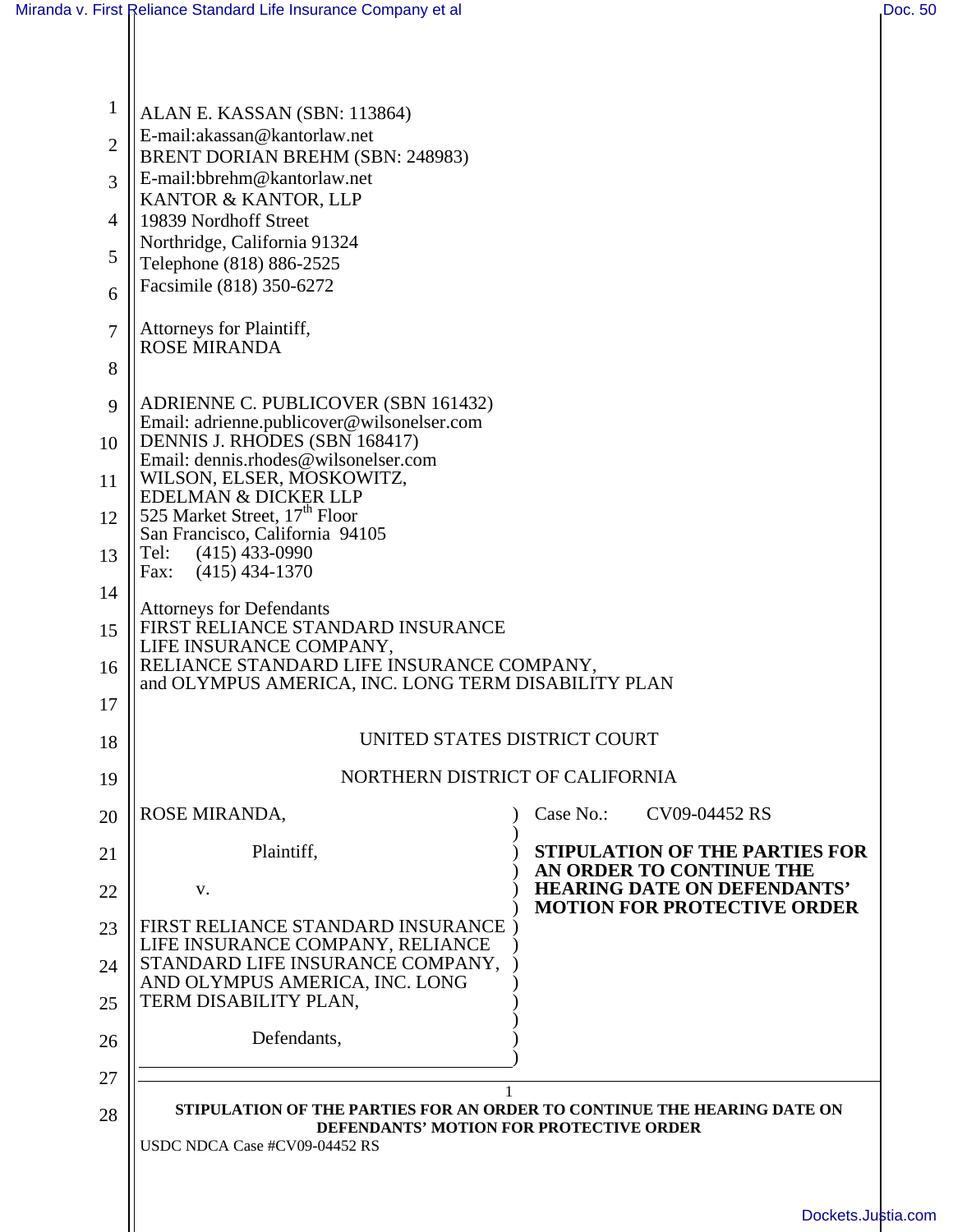Defendants FIRST RELIANCE STANDARD LIFE INSURANCE COMPANY, RELIANCE STANDARD LIFE INSURANCE COMPANY, AND OLYMPUS AMERICA, INC. LONG TERM DISABILITY PLAN ("Defendants") and plaintiff Rose Miranda ("Plaintiff") (collectively Defendants and Plaintiff referred to as "the Parties"), by and through their counsel of record hereby submit this stipulation for an order to continue the hearing date on Defendants' Motion for Protective Order to May 4, 2011. Good cause for this continuance exists because:

7 8 9 10 11 Defendants' Motion for Protective Order is currently set for hearing on April 12, 2011. The issues and authorities relevant to Defendants' Motion for Protective Order substantially overlap with the issues and authorities relevant to Plaintiff's Motion to Compel. To promote the efficient use of the Court's and the Parties' time, the Parties request to have argument on both Defendants' and Plaintiff's discovery motions heard at the same time.

12 13 14 15 16 Consistent with the Courts reminder to schedule civil matters with Judge Vadas' courtroom deputy, Gloria Masterson, the Parties have been in contact with Ms. Masterson. At the direction of Ms. Masterson, the Parties have conferred and prepared the instant stipulation. The Parties request that a telephonic hearing on both Defendants' and Plaintiff's discovery motions to be held on May 4, 2011, at 1:00 p.m.

17 18 19 20 21 In connection with the continuance requested herein, and by separate stipulation, the Parties also sought an order from the Honorable Richard Seeborg for another 60 day continuance of the Discovery Cutoff, Motion Cutoff, and Trial Dates, so that both Defendants' and Plaintiff's Motions can be heard, ruled upon, and discovery can be completed, if at all, in accordance with the rulings of this Court.

## 2 **STIPULATION OF THE PARTIES FOR AN ORDER TO CONTINUE THE HEARING DATE ON DEFENDANTS' MOTION FOR PROTECTIVE ORDER**

USDC NDCA Case #CV09-04452 RS

1

2

3

4

5

6

22

///

///

///

///

///

23

24

25

26

27

28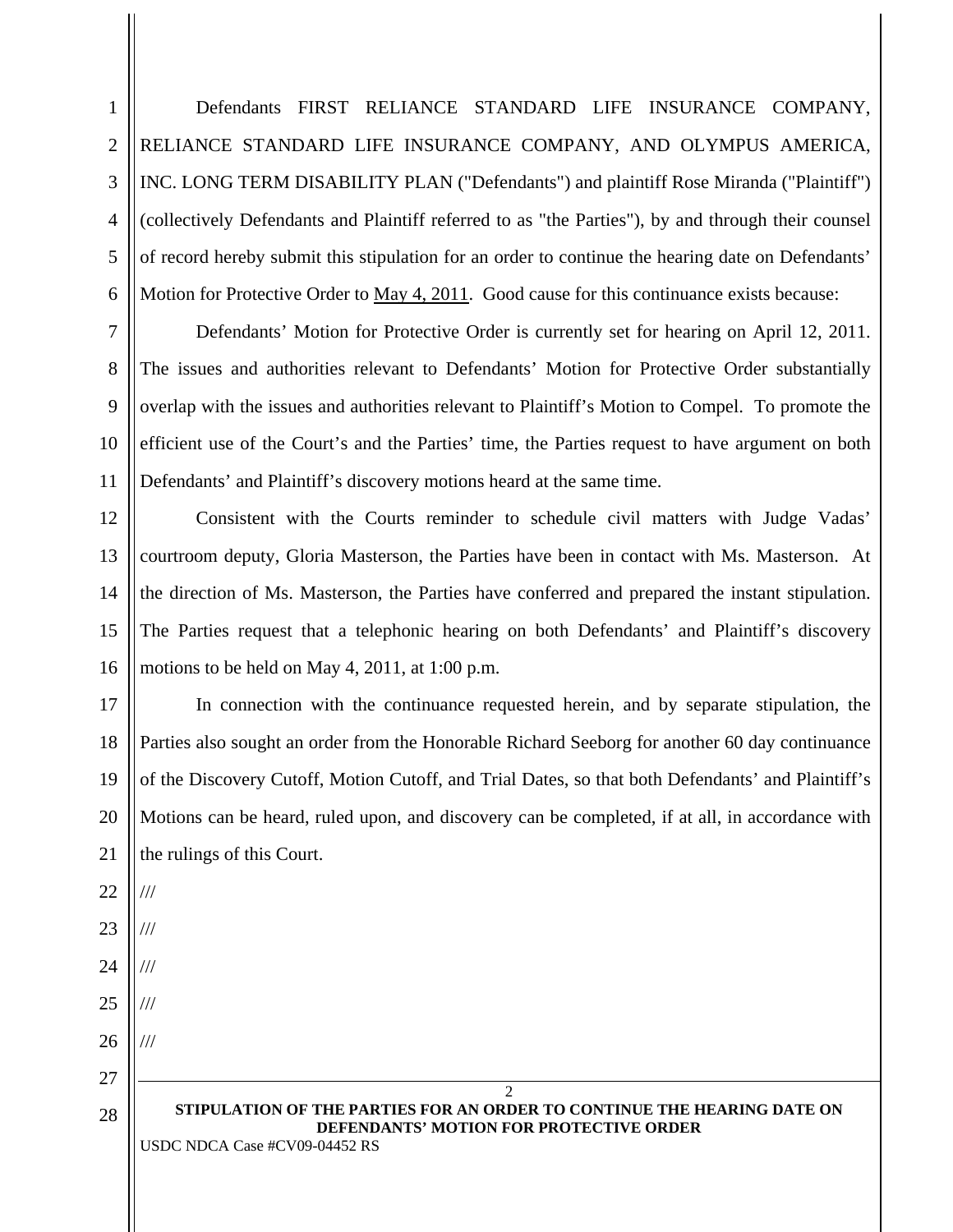| $\mathbf{1}$   | For the reasons stated herein, the Parties respectfully request that the hearing on                                                                 |                                                                                      |  |
|----------------|-----------------------------------------------------------------------------------------------------------------------------------------------------|--------------------------------------------------------------------------------------|--|
| $\overline{2}$ | Defendants' Motion for Protective Order be continued to May 4, 2011, and that at the same time                                                      |                                                                                      |  |
| 3              | a hearing on Plaintiff's Motion to Compel take place.                                                                                               |                                                                                      |  |
| $\overline{4}$ |                                                                                                                                                     |                                                                                      |  |
| 5              | IT IS SO STIPULATED.                                                                                                                                |                                                                                      |  |
| 6              | Dated: April 8, 2011                                                                                                                                | KANTOR & KANTOR, LLP                                                                 |  |
| 7              |                                                                                                                                                     |                                                                                      |  |
| 8              | By:                                                                                                                                                 | /s/ Brent Dorian Brehm<br><b>BRENT DORIAN BREHM</b>                                  |  |
| 9              |                                                                                                                                                     | <b>Attorneys for Plaintiff</b><br><b>ROSE MIRANDA</b>                                |  |
| 10             |                                                                                                                                                     |                                                                                      |  |
| 11             | Dated: April 8, 2011                                                                                                                                | WILSON, ELSER, MOSKOWITZ,<br>EDELMAN & DICKER LLP                                    |  |
| 12             |                                                                                                                                                     |                                                                                      |  |
| 13             | By:                                                                                                                                                 | /s/ Dennis J. Rhodes                                                                 |  |
| 14             |                                                                                                                                                     | ADRIENNE C. PUBLICOVER<br><b>DENNIS J. RHODES</b>                                    |  |
| 15             | <b>Attorneys for Defendants</b><br>FIRST RELIANCE STANDARD LIFE INSURANCE                                                                           |                                                                                      |  |
| 16             |                                                                                                                                                     | COMPANY, RELIANCE STANDARD LIFE INSURANCE<br>COMPANY, and OLYMPUS AMERICA, INC. LONG |  |
| 17             |                                                                                                                                                     | <b>TERM DISABILITY PLAN</b>                                                          |  |
| 18             |                                                                                                                                                     |                                                                                      |  |
| 19             |                                                                                                                                                     |                                                                                      |  |
| 20             |                                                                                                                                                     |                                                                                      |  |
| 21             |                                                                                                                                                     |                                                                                      |  |
| 22             |                                                                                                                                                     |                                                                                      |  |
| 23             |                                                                                                                                                     |                                                                                      |  |
| 24             |                                                                                                                                                     |                                                                                      |  |
| 25             |                                                                                                                                                     |                                                                                      |  |
| 26             |                                                                                                                                                     |                                                                                      |  |
| 27             |                                                                                                                                                     | 3                                                                                    |  |
| 28             | STIPULATION OF THE PARTIES FOR AN ORDER TO CONTINUE THE HEARING DATE ON<br>DEFENDANTS' MOTION FOR PROTECTIVE ORDER<br>USDC NDCA Case #CV09-04452 RS |                                                                                      |  |

 $\mathsf{I}$